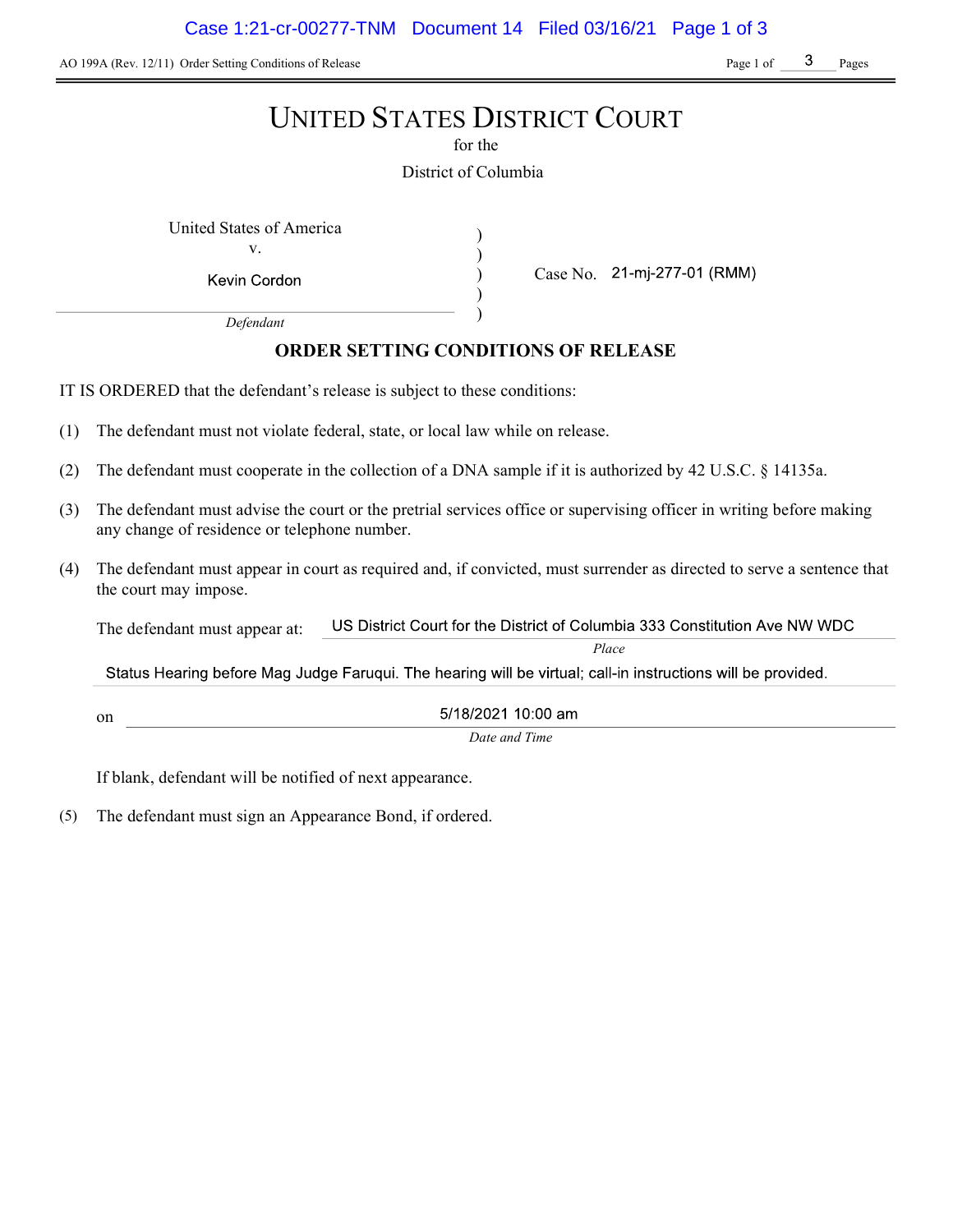AO 199B (Rev. 12/11) Additional Conditions of Release Page 2 of 3 Pages

### ADDITIONAL CONDITIONS OF RELEASE

IT IS FURTHER ORDERED that the defendant's release is subject to the conditions marked below:

( ) (6) The defendant is placed in the custody of:

| Person or organization |  |
|------------------------|--|
|                        |  |

Address (only if above is an organization)

City and state Tel. No. who agrees to (a) supervise the defendant, (b) use every effort to assure the defendant's appearance at all court proceedings, and (c) notify the court immediately if the defendant violates a condition of release or is no longer in the custodian's custody.

|            |            | Signed:                                                                                                                                                                                                                                                                    |
|------------|------------|----------------------------------------------------------------------------------------------------------------------------------------------------------------------------------------------------------------------------------------------------------------------------|
|            |            | Custodian<br>Date                                                                                                                                                                                                                                                          |
| $(\times)$ | (7)        | The defendant must:                                                                                                                                                                                                                                                        |
|            |            | ( X ) (a) submit to supervision by and report for supervision to the Report weekly to U.S. Pretrial CDCA                                                                                                                                                                   |
|            |            | telephone number<br>(202) 442-1000, no later than 03/19/2021                                                                                                                                                                                                               |
|            |            | (b) continue or actively seek employment.                                                                                                                                                                                                                                  |
|            |            | (c) continue or start an education program.                                                                                                                                                                                                                                |
|            |            | (d) surrender any passport to:                                                                                                                                                                                                                                             |
|            |            | (e) not obtain a passport or other international travel document.                                                                                                                                                                                                          |
|            | $(\times)$ | (f) abide by the following restrictions on personal association, residence, or travel: Notify PSA in advance of all travel                                                                                                                                                 |
|            |            | outside of Central District of California. Court approval needed for travel outside continental U.S.                                                                                                                                                                       |
|            |            | ( × ) (g) avoid all contact, directly or indirectly, with any person who is or may be a victim or witness in the investigation or prosecution,                                                                                                                             |
|            |            | including: known victims, witnesses, defendants and/or others connected to the Capitol-related events on                                                                                                                                                                   |
|            |            | Jan 6, 2021. Def. may communicate with his co-def. brother about matters not related to the charged events.                                                                                                                                                                |
|            |            | (h) get medical or psychiatric treatment:                                                                                                                                                                                                                                  |
|            |            |                                                                                                                                                                                                                                                                            |
|            |            |                                                                                                                                                                                                                                                                            |
|            |            | or the following purposes:                                                                                                                                                                                                                                                 |
|            |            |                                                                                                                                                                                                                                                                            |
|            |            | (j) maintain residence at a halfway house or community corrections center, as the pretrial services office or supervising officer considers                                                                                                                                |
|            | x.         | necessary.<br>(k) not possess a firearm, destructive device, or other weapon.                                                                                                                                                                                              |
|            | $\lambda$  | (1) not use alcohol (<br>$\int$ at all $\int$<br>excessively.                                                                                                                                                                                                              |
|            |            | ) (m) not use or unlawfully possess a narcotic drug or other controlled substances defined in 21 U.S.C. § 802, unless prescribed by a licensed                                                                                                                             |
|            |            | medical practitioner.                                                                                                                                                                                                                                                      |
|            |            | ) (n) submit to testing for a prohibited substance if required by the pretrial services office or supervising officer. Testing may be used with random                                                                                                                     |
|            |            | frequency and may include urine testing, the wearing of a sweat patch, a remote alcohol testing system, and/or any form of prohibited                                                                                                                                      |
|            |            | substance screening or testing. The defendant must not obstruct, attempt to obstruct, or tamper with the efficiency and accuracy of prohibited                                                                                                                             |
|            |            | substance screening or testing.                                                                                                                                                                                                                                            |
|            |            | (o) participate in a program of inpatient or outpatient substance abuse therapy and counseling if directed by the pretrial services office or                                                                                                                              |
|            |            | supervising officer.                                                                                                                                                                                                                                                       |
|            |            | (p) participate in one of the following location restriction programs and comply with its requirements as directed.                                                                                                                                                        |
|            |            | (i) Curfew. You are restricted to your residence every day (<br>$\int$ from<br>to<br>$\alpha$ , or $($<br>) as                                                                                                                                                             |
|            |            | directed by the pretrial services office or supervising officer; or                                                                                                                                                                                                        |
|            |            | ) (ii) Home Detention. You are restricted to your residence at all times except for employment; education; religious services; medical,<br>substance abuse, or mental health treatment; attorney visits; court appearances; court-ordered obligations; or other activities |
|            |            | approved in advance by the pretrial services office or supervising officer; or                                                                                                                                                                                             |
|            |            | )(iii) Home Incarceration. You are restricted to 24-hour-a-day lock-down at your residence except for medical necessities and                                                                                                                                              |
|            |            | court appearances or other activities specifically approved by the court.                                                                                                                                                                                                  |
|            |            | (q) submit to location monitoring as directed by the pretrial services office or supervising officer and comply with all of the program                                                                                                                                    |
|            |            | requirements and instructions provided.                                                                                                                                                                                                                                    |
|            |            | ) You must pay all or part of the cost of the program based on your ability to pay as determined by the pretrial services office or                                                                                                                                        |
|            |            | supervising officer.                                                                                                                                                                                                                                                       |
|            |            | (r) report as soon as possible, to the pretrial services office or supervising officer, every contact with law enforcement personnel, including                                                                                                                            |
|            |            | arrests, questioning, or traffic stops.                                                                                                                                                                                                                                    |
|            |            | (x) (s) Stay out of D.C. except for Court, PSA business and meetings with atty; Do not possess any firearms; Verify                                                                                                                                                        |
|            |            | address with PSA; Comply with courtesy supervision as directed by the Central District of California.                                                                                                                                                                      |
|            |            |                                                                                                                                                                                                                                                                            |

This Court did not require that Defendant be placed on location monitoring; however, this Order does not impact any conditions imposed on Defendant by the jurisdiction of arrest.